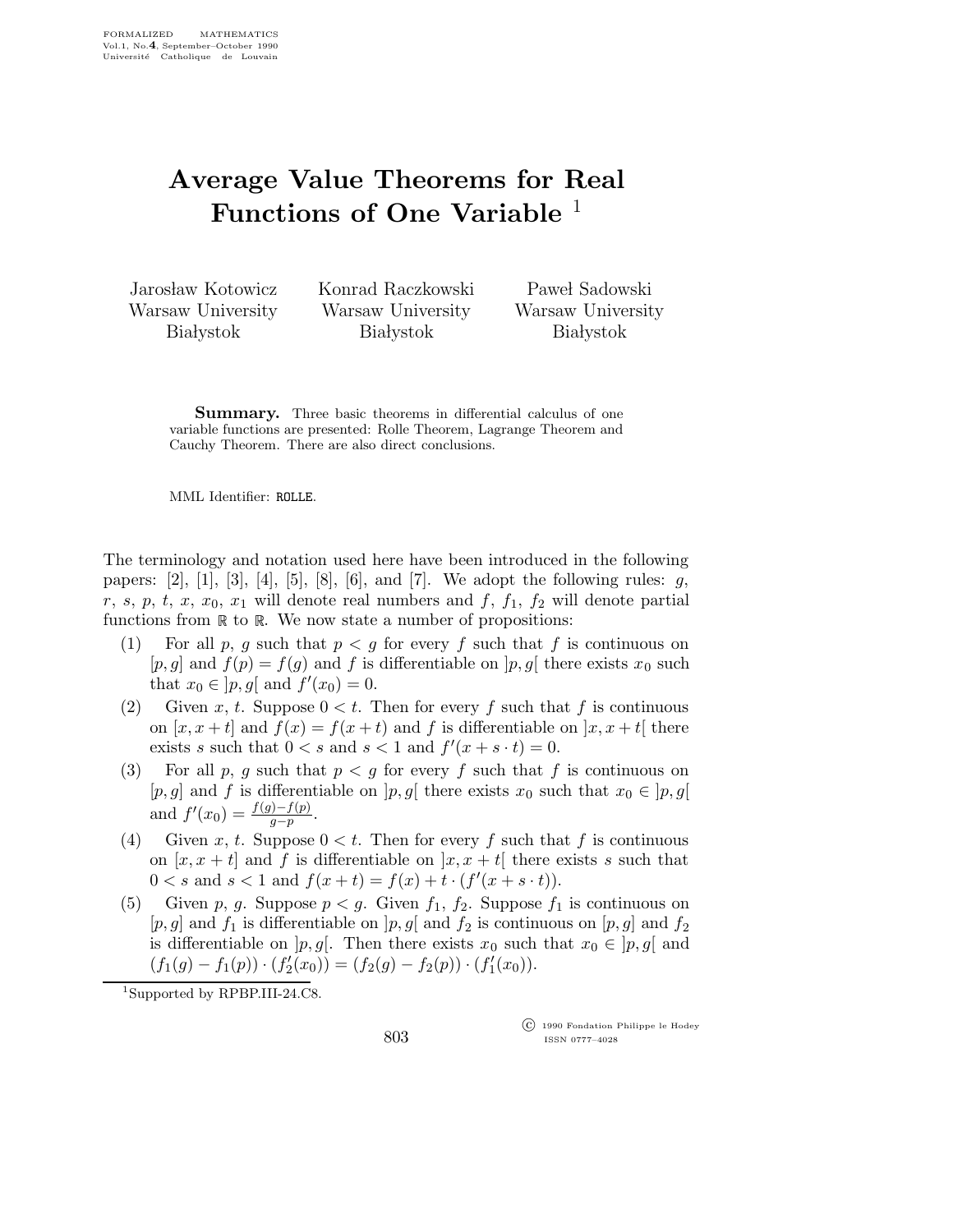- (6) Given x, t. Suppose  $0 < t$ . Given  $f_1, f_2$ . Suppose  $f_1$  is continuous on  $[x, x + t]$  and  $f_1$  is differentiable on  $[x, x + t]$  and  $f_2$  is continuous on  $[x, x + t]$  and  $f_2$  is differentiable on  $[x, x + t]$  and for every  $x_1$  such that  $x_1 \in \left] x, x+t \right[$  holds  $f_2'$  $2'(x_1) \neq 0$ . Then there exists s such that  $0 < s$  and  $s < 1$  and  $\frac{f_1(x+t)-f_1(x)}{f_2(x+t)-f_2(x)} = \frac{f'_1(x+s\cdot t)}{f'_2(x+s\cdot t)}$  $\frac{f_1(x+s\cdot t)}{f_2'(x+s\cdot t)}$ .
- (7) For all p, g such that  $p < g$  for every f such that f is differentiable on  $[p, g]$  and for every x such that  $x \in [p, g]$  holds  $f'(x) = 0$  holds f is a constant on  $|p,g|$ .
- (8) Given p, g. Suppose  $p < g$ . Given  $f_1, f_2$ . Suppose  $f_1$  is differentiable on |p, g[ and  $f_2$  is differentiable on  $[p,g]$  and for every x such that  $x \in [p,g]$  $\frac{1}{2}$  holds  $f_1'$  $f_1'(x) = f_2'$  $j_2'(x)$ . Then  $f_1 - f_2$  is a constant on  $[p, g]$  and there exists r such that for every x such that  $x \in [p, g]$  holds  $f_1(x) = f_2(x) + r$ .
- (9) For all p, g such that  $p < g$  for every f such that f is differentiable on  $[p, g]$  and for every x such that  $x \in [p, g]$  holds  $0 \lt f'(x)$  holds f is increasing on  $|p,g|$ .
- (10) For all p, g such that  $p < g$  for every f such that f is differentiable on  $[p, g]$  and for every x such that  $x \in [p, g]$  holds  $f'(x) < 0$  holds f is decreasing on  $[p, g]$ .
- (11) For all p, g such that  $p < g$  for every f such that f is differentiable on  $[p, g]$  and for every x such that  $x \in [p, g]$  holds  $0 \leq f'(x)$  holds f is non-decreasing on  $|p,g|$ .
- (12) For all p, q such that  $p < q$  for every f such that f is differentiable on  $[p, g]$  and for every x such that  $x \in [p, g]$  holds  $f'(x) \leq 0$  holds f is non-increasing on  $|p,g|$ .

## References

- [1] Czesław Byliński. Partial functions. Formalized Mathematics,  $1(2):357-$ 367, 1990.
- [2] Krzysztof Hryniewiecki. Basic properties of real numbers. Formalized Mathematics, 1(1):35-40, 1990.
- [3] Jarosław Kotowicz. Partial functions from a domain to a domain. Formalized Mathematics, 1(4):697–702, 1990.
- [4] Jarosław Kotowicz. Partial functions from a domain to the set of real numbers. Formalized Mathematics, 1(4):703–709, 1990.
- [5] Jarosław Kotowicz. Properties of real functions. Formalized Mathematics, 1(4):781–786, 1990.
- [6] Konrad Raczkowski and Pawel Sadowski. Real function continuity. Formalized Mathematics, 1(4):787–791, 1990.